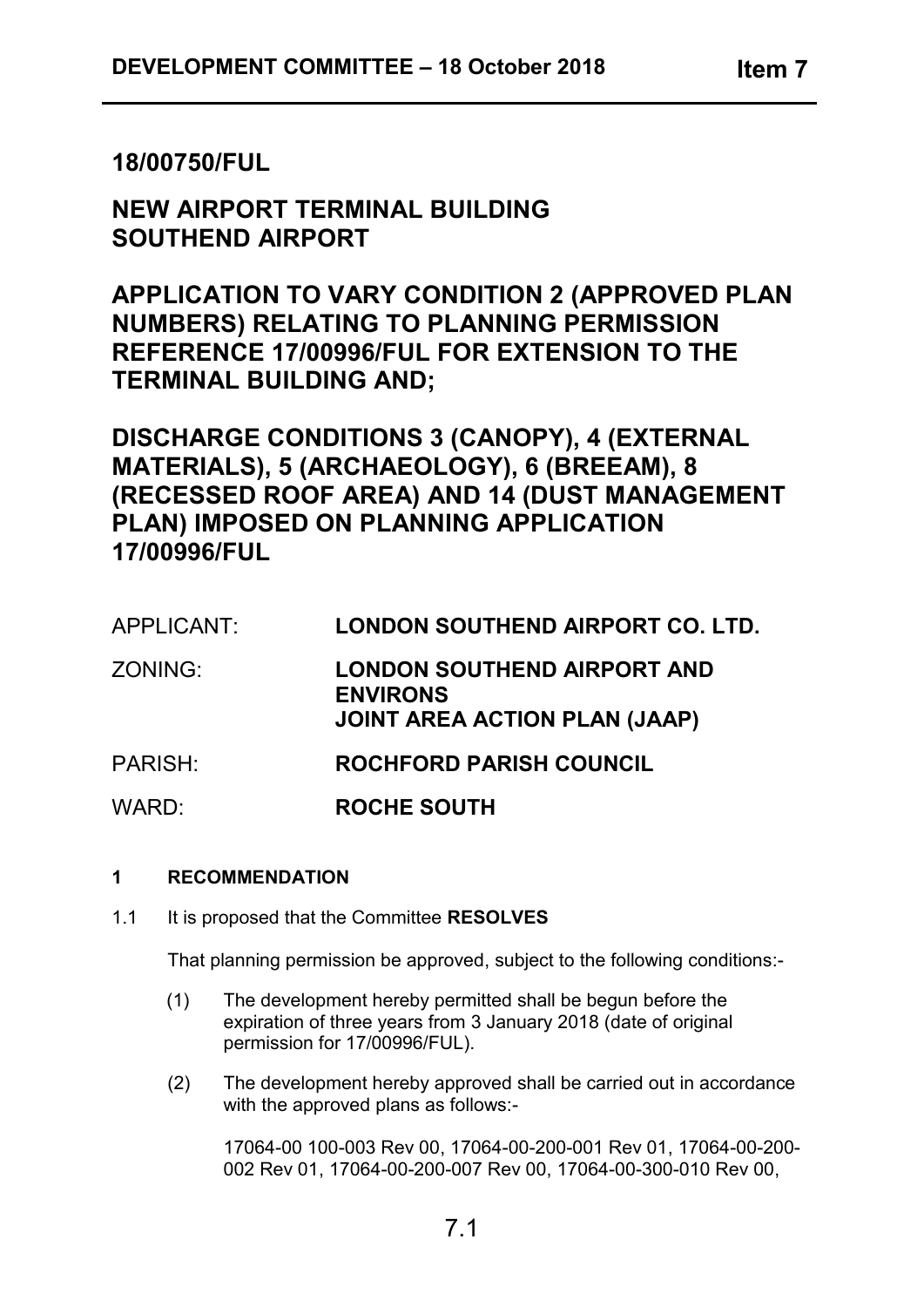RPS-P3-SI-DR-A-003 P01, RPS-P3-GF-DR-A-007 P02, RPS-P3-XX-DR-A-017 P01, RPS-P3-02-DR-A-010 P01, RPS-P3-GF-DR-A-009 P01, RPS-P3-GF-DR-A-008 P01, RPS-P3-02-DR-A-012 P01, RPS-P3- 02-DR-A-011 P01, RPS-P3-XX-DR-A-014 P01, 17064-00-200-014 Rev 00, RPS-P3-XX-DR-A-016 P01, RPS-P3-XX-DR-A-015 P01, RPS-P3- XX-DR-A-018 P01, RPS-P3-XX-DR-A-021 P01, RPS-P3-XX-DR-A-019 P01.

- (3) The external facing materials to be used in the construction of the development hereby permitted shall be those materials as detailed on the submitted plans (see condition 2 above). Where alternative materials are to be used, no development shall commence before details of those alternative external facing (including windows and doors) and roofing materials to be used in the development have been submitted to and approved in writing by the Local Planning Authority.
- (4) The development shall be constructed in accordance with the approved details in the BREEAM pre-assessment submitted in conjunction with this application. Within 3 months of completion of the development hereby approved, or otherwise agreed in writing by the Local Planning Authority, a BREEAM assessment of the development shall have been submitted to and agreed by the Local Planning Authority.
- (5) Prior to completion of the development hereby approved, details of how the development will secure at least 10 per cent of its energy from a decentralised and renewable or low-carbon source, unless details are provided to demonstrate that this is not feasible or not viable, shall be submitted to and approved in writing by the Local Planning Authority. The details as agreed shall be implemented prior to first beneficial use of the development hereby approved.
- (6) Prior to first beneficial use of the extensions hereby approved, details of hard and soft landscaping including the bund shall be submitted to and agreed in writing by the Local Planning Authority. Hard and soft landscaping shall be completed as agreed prior to first beneficial use of the extensions unless an alternative timetable is previously agreed in writing by the Local Planning Authority.
- (7) Prior to commencement of the development hereby approved details of how the development will use rain water harvesting and water recycling unless details are provided to demonstrate that this is not feasible or not viable, shall be submitted to and approved in writing by the Local Planning Authority. The details as agreed shall be implemented prior to first beneficial use of the development hereby approved.
- (8) No works shall take place until a detailed surface water drainage scheme for the site, based on sustainable drainage principles and an assessment of the hydrological and hydro geological context of the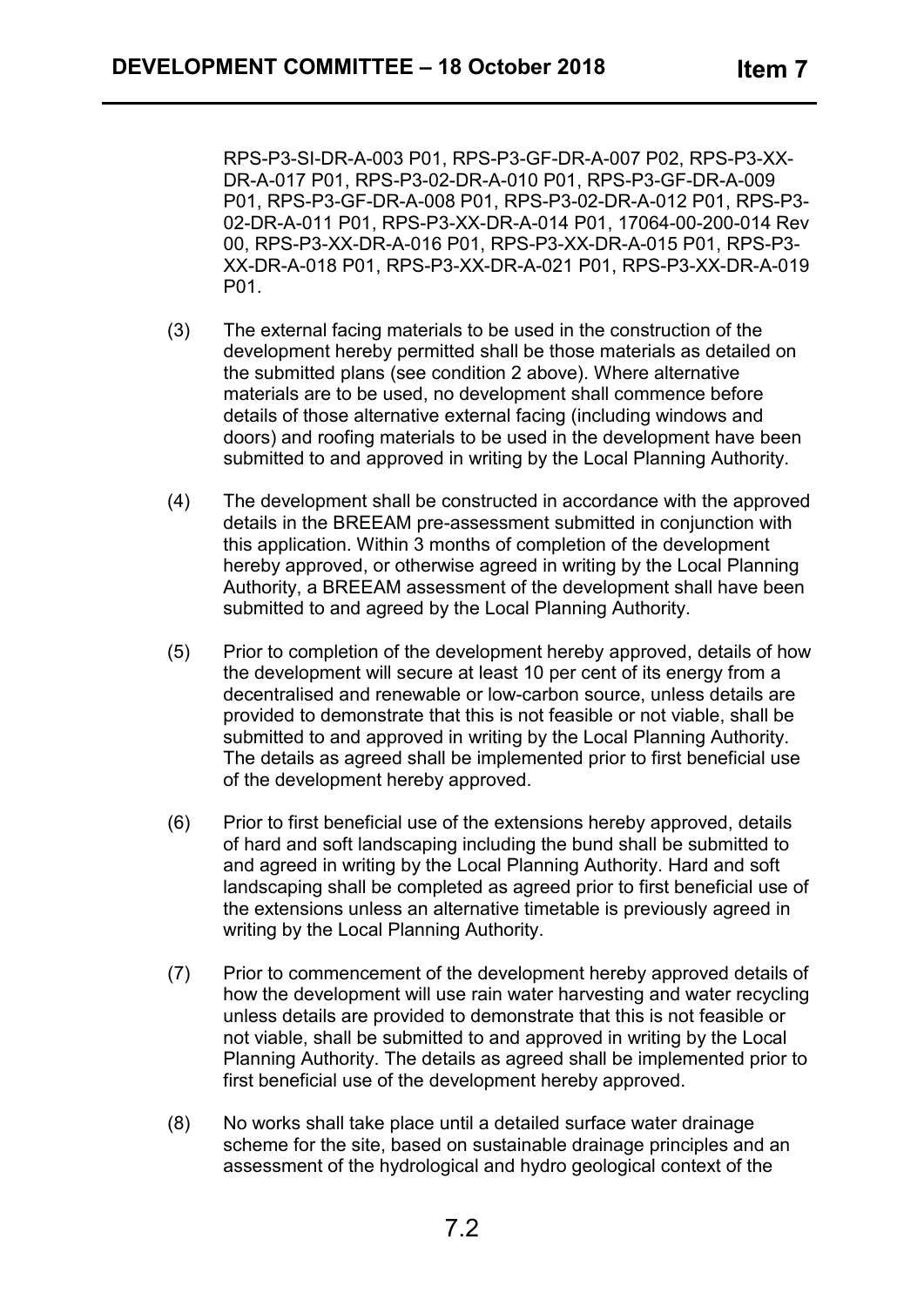development, has been submitted to and approved in writing by the Local Planning Authority.

The scheme should include but not be limited to:-

- Limiting discharge rates to 1 in 1 year green field rate unless this is demonstrated not to be feasible, in which case a minimum of 50% betterment of the existing brown field rate, for all storm events up to and including the 1 in 100 year rate plus 40% allowance for climate change.
- Provide sufficient storage to ensure no off site flooding as a result of the development during all storm events up to and including the 1 in 100 year plus 40% climate change event.
- Details of capacity within the existing drainage network if this is to be utilised.
- Final modelling and calculations for all areas of the drainage system, including run off rate and storage provision.
- The appropriate level of treatment for all run off leaving the site, in line with the CIRIA SuDS Manual C753.
- Permission from the relevant water authority to connect to the existing surface water sewer.
- Detailed engineering drawings of each component of the drainage scheme.
- A final drainage plan which details exceedance and conveyance routes, FFL and ground levels, and location and sizing of any drainage features.
- A written report summarising the final strategy and highlighting any minor changes to the approved strategy.

The scheme shall subsequently be implemented prior to occupation.

(9) No works shall take place until a Maintenance Plan detailing the maintenance arrangements, including who is responsible for different elements of the surface water drainage system and the maintenance activities/frequencies, has been submitted to and agreed in writing by the Local Planning Authority.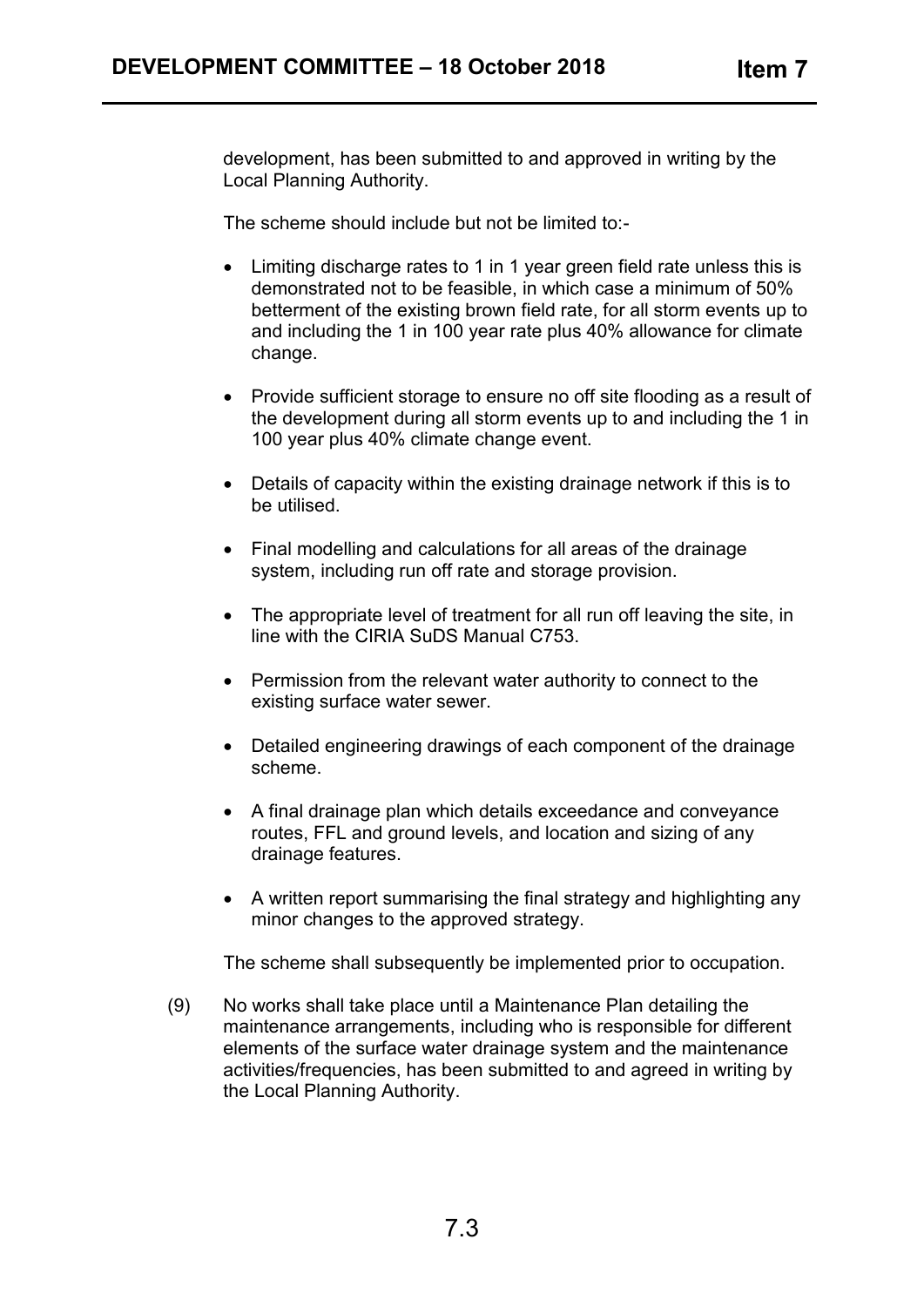Should any part be maintainable by a maintenance company, details of long term funding arrangements should be provided.

- (10) The applicant or any successor in title must maintain yearly logs of maintenance which should be carried out in accordance with any approved Maintenance Plan. These must be available for inspection upon a request by the Local Planning Authority.
- (11) The approved Dust Management Plan dated 1 August 2018 shall be implemented as agreed and adhered to throughout the construction of the development hereby approved.
- (12) No development shall commence until a foul water strategy has been submitted to and approved in writing by the Local Planning Authority. No development shall be occupied until the works have been carried out in accordance with the foul water strategy so approved unless otherwise approved in writing by the Local Planning Authority.

# **2 RELEVANT PLANNING HISTORY**

- 2.1 97/00526/OUT APPROVED Erect Replacement Air Terminal With New Integrated Rail Station, Visitor Centre, Access Road and Associated Car Parking.
- 2.2 04/00639/REM APPROVED Replacement Air Terminal with Integrated Rail Station, Visitor Centre, Access Road and Associated Car Parking. (Reserved Matters Following Outline Approval 97/00526/OUT).
- 2.3 09/00599/FUL APPROVED Application to Vary Conditions No. 5 and No. 8 to the Existing Planning Permission to Erect a Replacement Air Terminal with Integrated Rail Station, Visitor Centre, Access Road and Associated Car Parking. (04/00639/REM).
- 2.4 10/00643/NMA APPROVED Application for a Non-Material Amendment Following Approval at 04/00639/REM.
- 2.5 11/00074/FUL APPROVED Application For Variation Of Condition 1 Of Planning Consent 07/01056/FUL To Allow For Amendments To The Design Of The New Terminal Building.
- 2.6 12/00103/FUL APPROVED Extension Of Passenger Terminal Building; Configuration Of An Aircraft Parking Area For 5 Aircraft Stands; Passenger Walkways; And Associated Works.
- 2.7 12/00751/FUL APPROVED Extension to the Passenger Terminal Building.
- 2.8 17/00996/FUL APPROVED Northern and Southern Extensions to the Passenger Terminal Building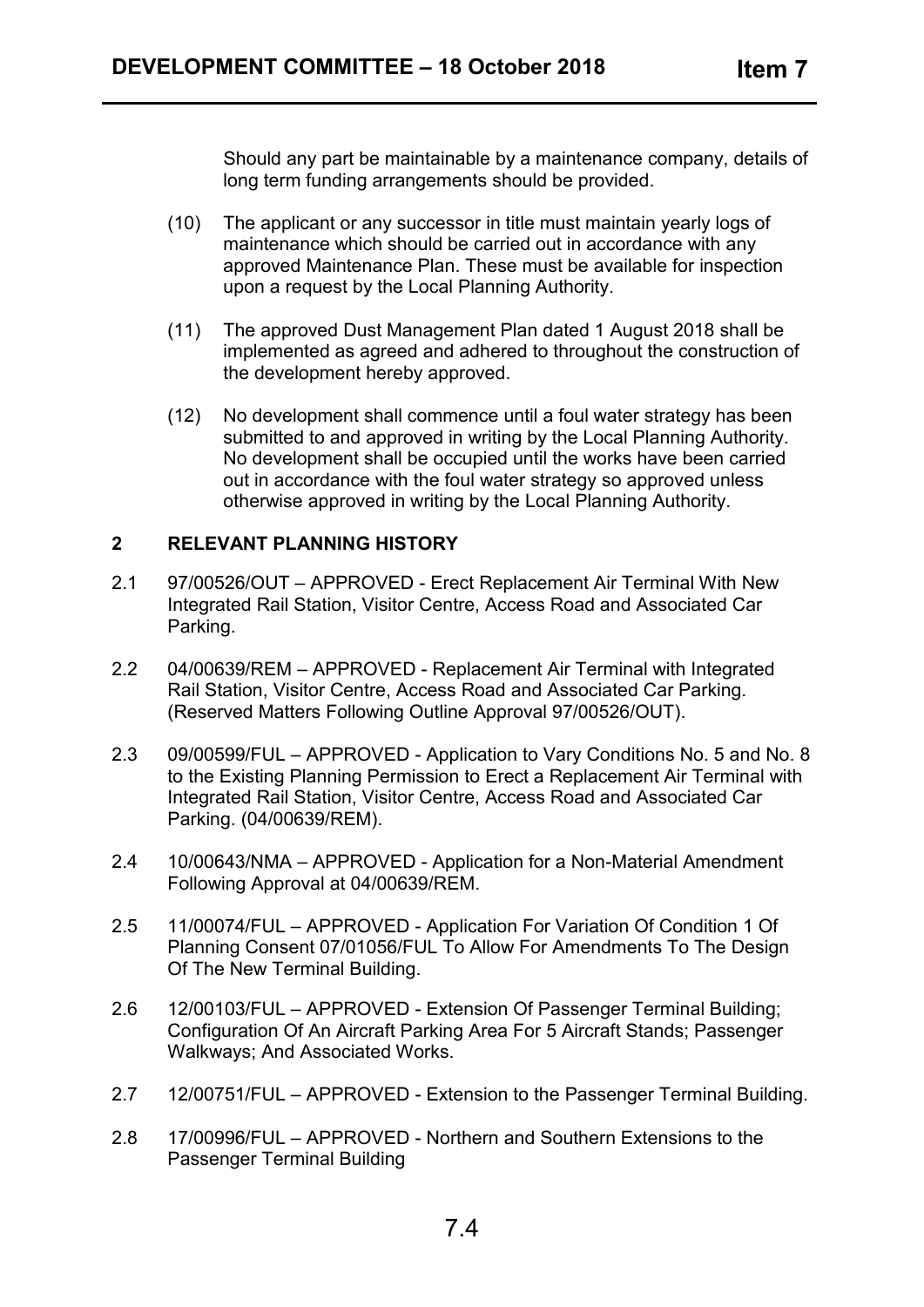2.9 Also of relevance to this proposal is the planning consent (09/01960/FULM) subject to a Legal Agreement and issued by Southend-on-Sea Borough Council in 2011 for the runway extension. The s106 legal agreement is dated 30 April 2010 and subject to a deed of variation dated 20 June 2012.

# **3 PLANNING APPLICATION DETAILS**

- 3.1 This application is made under S.73 of the Town and Country Planning Act 1990 for the variation of condition 2 of the planning permission reference 17/00996/FUL.
- 3.2 A resolution to grant planning permission was taken by Members of the Development Committee on 14 December 2017 for the extensions to the northern and southern flank elevations of the terminal building under planning application number 17/00996/FUL; the planning consent was issued on 3 January 2018.
- 3.3 The terminal building was originally constructed in 2011 and extended previously in 2014.
- 3.4 The terminal building is two-storey with single storey parts to the northern and southern elevations. The building has a curved roof and is finished in composite cladding which is grey in colour. The building has an overhanging canopy feature to the eastern side which forms the façade visible to the public realm.
- 3.5 The terminal building houses departure and arrival areas including security and search areas, baggage screening and reclaim areas and associated retail, offices, toilets and catering facilities.
- 3.6 Planning permission is being sought to alter the appearance of the extensions to the northern and southern flank elevations, previously granted planning permission, by way of varying condition 2 which relates to approved drawing numbers 17064-00-200-007 Rev 00, 17064-00-200-003 Rev 01, 17064-00- 200-002 Rev 02, 17064-00-200-001 Rev 01, 17064-00-300-003 Rev 00, 17064-00-100-001 Rev 04, 17064-00-400-001 Rev 00, 17064-00-200-008 Rev 00, 17064-00-200-010 Rev 02, 17064-00-200-011 Rev 01, 17064-00- 200-012 Rev 00, 17064-00-200-013 Rev 00, 17064-00-200-014 Rev 00, 17064-00-300-010 Rev 00, 17064-00-300-011 Rev 00, 17064-00-300-012 Rev 00, 17064-00-300-013 Rev 00.
- 3.7 The above drawing no's would be replaced with the following drawing nos:-

17064-00 100-003 Rev 00, 17064-00-200-001 Rev 01, 17064-00-200-002 Rev 01, 17064-00-200-007 Rev 00, 17064-00-300-010 Rev 00, RPS-P3-SI-DR-A-003 P01, RPS-P3-GF-DR-A-007 P02, RPS-P3-XX-DR-A-017 P01, RPS-P3-02-DR-A-010 P01, RPS-P3-GF-DR-A-009 P01, RPS-P3-GF-DR-A-008 P01, RPS-P3-02-DR-A-012 P01, RPS-P3-02-DR-A-011 P01, RPS-P3- XX-DR-A-014 P01, 17064-00-200-014 Rev 00, RPS-P3-XX-DR-A-016 P01,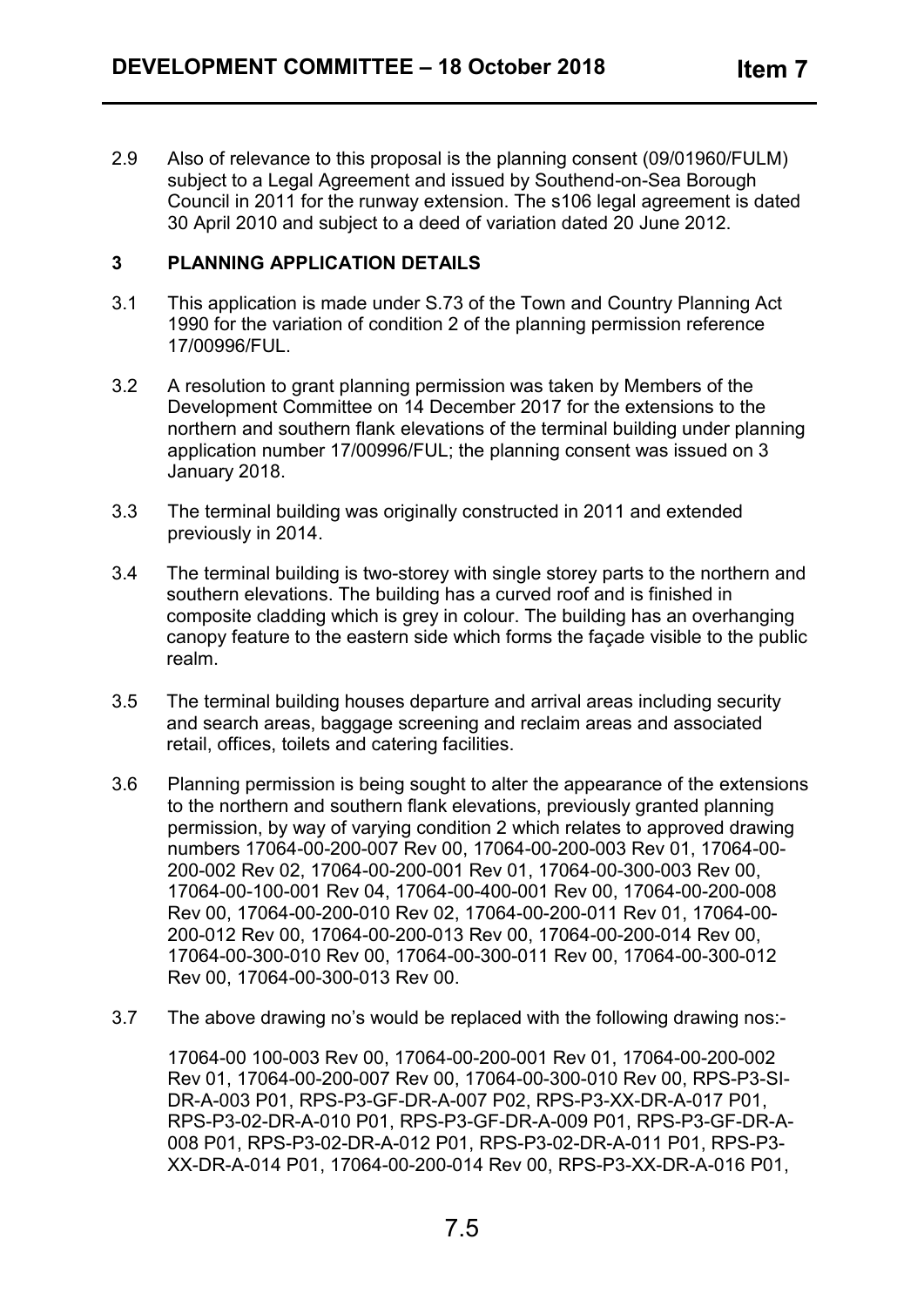RPS-P3-XX-DR-A-015 P01, RPS-P3-XX-DR-A-018 P01, RPS-P3-XX-DR-A-021 P01, RPS-P3-XX-DR-A-019 P01. By listing the new plans permission would be granted for the proposed changes to the terminal building extension; these are detailed below.

# **Northern Extension**

- 3.8 The proposed extension to the north elevation would increase capacity of the baggage reclaim area and provide space to accommodate a new immigration hall within the existing terminal building as a result of the relocation of the existing baggage reclaim to the proposed extension.
- 3.9 The proposed northern extension has been revised mainly through the design of the roof and to a degree encloses the baggage operational area along the western elevation.
- 3.10 The proposed roof would now comprise a curved roof with a central area of flat roof and an array of solar PV panels attached to the central flat roof section, whilst the shallow sloping east and west side planes would accommodate roof lights. The mansard roof would be disguised at the northern end of the extension with a curved parapet. These alterations proposed to the roof have arisen from further design works which revealed that the previous recessed area would not have been large enough to accommodate the necessary plant without protruding above the roof line or reducing the ceiling height, this would have compromised the external appearance or reduced the quality of the internal passenger environment. The plant is now proposed to be enclosed at ground floor level, which is subject to a separate planning application.
- 3.11 The depth of the extension has been decreased slightly than that originally approved. It is also no longer proposed to fully enclose the operational baggage area (both entry and return routes for baggage vehicles and the baggage off load positions). Alternatively it is proposed that the roof of the extension would extend over the access route for baggage vehicles and the baggage off load positions. A perforated aluminium mesh screen would separate the entry route and baggage offload areas from the return route. A canopy would be provided by the roof and a mesh screen would provide weather protection and visual screening to the external baggage off-load positions. The purpose of reducing the depth of the extension was based upon further ground investigations. It has been established that the approved western elevation curtain wall foundations would impinge on the existing underground surface water attenuation tanks.

# **Southern Extension**

3.12 It is now proposed to extend, rather than demolish, the existing Hold Baggage Screening (HBS) facility to its east-western and southern elevation. The proposed extension to the south elevation would increase capacity for the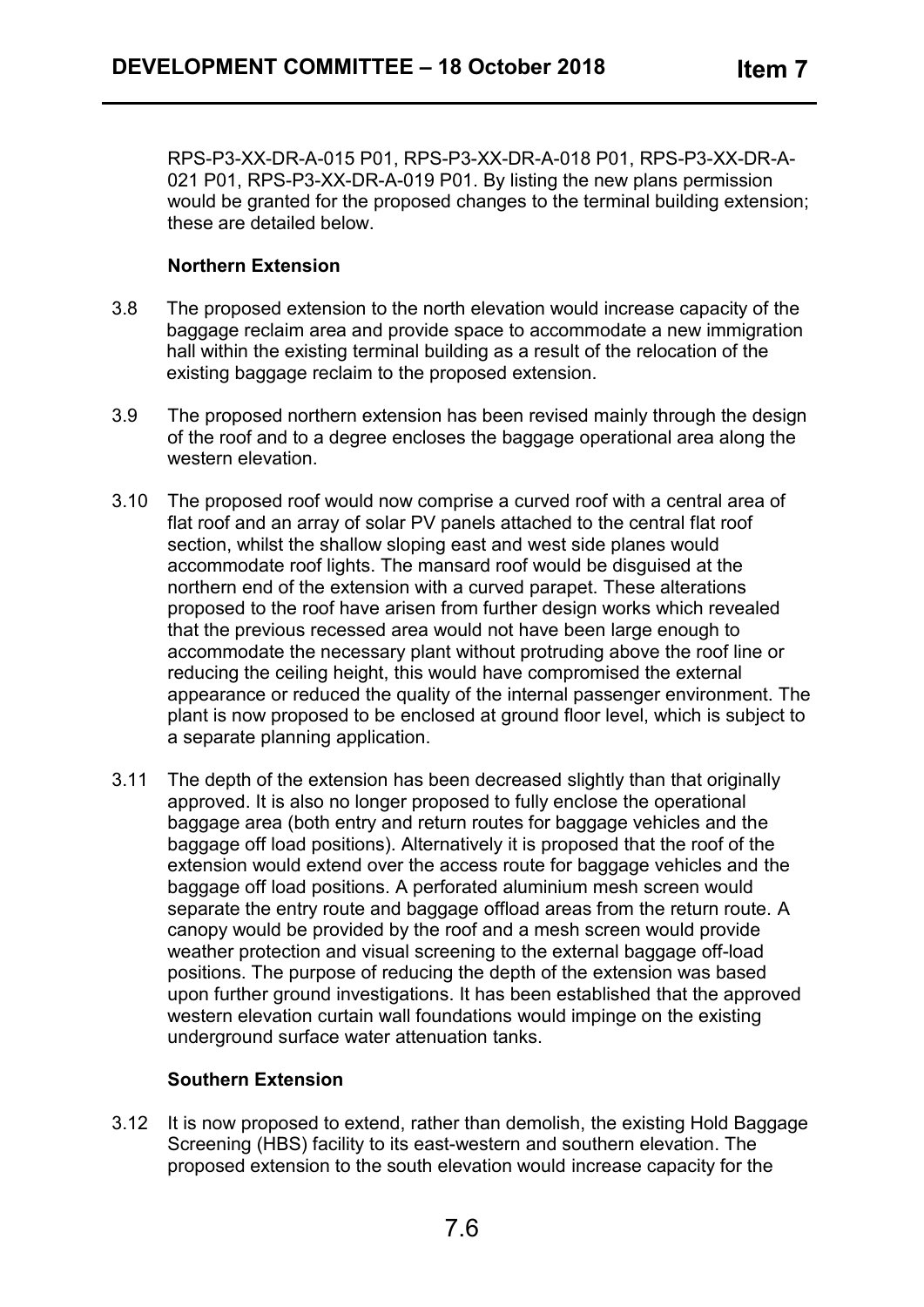baggage shed and screening area which houses the departures Hold Baggage Screening system. The proposals to extend this area are related to the need to install new baggage security screening equipment to meet new European Regulations.

- 3.13 The footprint of the revised southern extension would be somewhat larger than what was originally approved to accommodate the finalised configuration of baggage conveyors and screening equipment.
- 3.14 The floor area of both the southern and northern extensions has either been slightly reduced or enlarged. The following table compares the existing and proposed floor area.

|                             | Existing<br>Terminal<br>Floor<br>Area | Approved Net<br>Additional<br>Floor Area<br>Southern<br>Extension<br>under<br>17/00996/FUL | <b>Approved Net</b><br>Additional<br>Floor Area<br><b>Northern</b><br>Extension<br>under<br>17/00996/FUL | Revised<br>Proposed<br><b>Net</b><br>Additional<br>Floor Area<br>(Southern<br>Extension) | Revised<br>Proposed<br>Net<br>Additional<br>Floor Area<br>(Northern<br>Extension) | Total<br>Proposed<br>Terminal<br>Floor<br>Area |
|-----------------------------|---------------------------------------|--------------------------------------------------------------------------------------------|----------------------------------------------------------------------------------------------------------|------------------------------------------------------------------------------------------|-----------------------------------------------------------------------------------|------------------------------------------------|
| Terminal<br>Ground<br>Floor | 8,373                                 | 835                                                                                        | 2,771                                                                                                    | 972                                                                                      | 2,441                                                                             | 11,786                                         |
| Terminal<br>First<br>Floor  | 3,527                                 | $\Omega$                                                                                   | $\Omega$                                                                                                 | $\Omega$                                                                                 | $\mathbf{0}$                                                                      | 3,527                                          |
| <b>TOTAL</b>                | 11,900                                | 835                                                                                        | 2,771                                                                                                    | 972                                                                                      | 2,441                                                                             | 15,313                                         |

3.15 This application also proposes to either alter or discharge conditions 3 (coach canopy), 4 (external elevations), 5 (archaeology), 6 (BREEAM), 8 (recessed roof area) and 14 (dust management plan) imposed on planning permission 17/00996/FUL.

# **4 SITE AND CONTEXT**

- 4.1 The application site is located in the far south eastern corner of the operational airport. This area of the airport lies close to the railway line and Southend Road, the opposite side of which lie residential properties within the Rochford District some 150 metres away at the closest point. Residential properties within Southend-on-Sea Borough also lie in fairly close proximity to the proposed development site to the south.
- 4.2 The Rochford District Council Local Development Framework Allocations Plan (2014) forms part of the Development Plan for Rochford District and identifies the site as being within the Joint Area Action Plan (2014) for the airport and its environs. The JAAP sets out the Council's vision for the development of the airport and relevant policies within this Plan apply.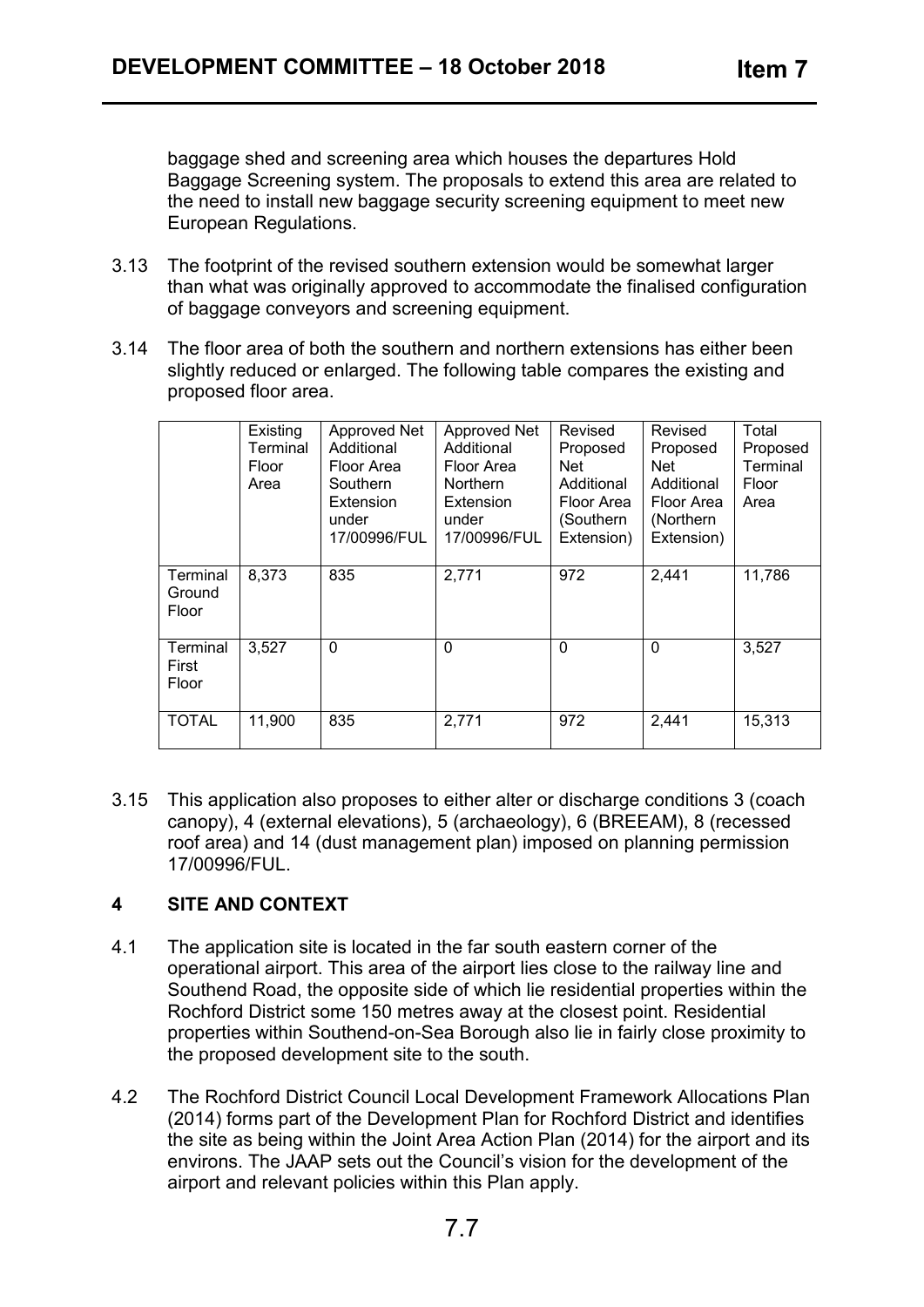# **5 MATERIAL PLANNING CONSIDERATIONS**

#### **Principle of Development**

5.1 The principle of the development of the extension of the terminal building at this site has already been determined by approval of application reference 17/00996/FUL. Therefore the acceptability of such principle has already been determined and will not be revisited as part of this application.

### **Appearance**

- 5.2 The previously approved southern extension had a shallow pitched roof. The appearance of the proposed southern extension has been altered as it now incorporates a central curved roof bordered by areas of flat roof some 5.6 metres in height. The extension would be read as a curved roof addition assimilating with the appearance of the main terminal building. The steel frame construction would be clad in 900mm high composite panels in a metallic silver colour to match the cladding on the existing terminal building. The inclusion of a central curved roof has improved the appearance of the extension as it adds visual interest and integrates well with the existing built form. The proposed southern extension is considered acceptable and would not have a detrimental impact to visual amenity.
- 5.3 The northern extension would still have a profile mimicking that of the existing terminal building albeit at single storey with a maximum height of some 6.4 metres, some 3.4 metres lower than the existing terminal building. Alterations have been made to the roof form, this includes removing a recessed area and incorporating an area of centrally located flat roof which will comprise solar PV panels concealed behind a parapet wall some 7 metres in height. The appearance of the revised roof form would still be consistent with the main terminal building. The walls would be clad in materials which would also match the existing building. The front elevation would be composed of aluminium curtain glass walling with tinted glass to match that on the existing building and provide for an active frontage to the building's main public viewpoint. Doors would also match existing. A canopy is proposed to the far northern elevation of this extension comprising of materials that would match and would appear inconsequential within its setting.
- 5.4 The extension to the northern elevation would be significant in scale, albeit reduced compared to the previous scheme. The addition would, however, appear as a later addition given that the roof height would be significantly lower than the main two-storey terminal building. The design and form would still mimic the existing building. It is considered to be well designed and appropriate to its context.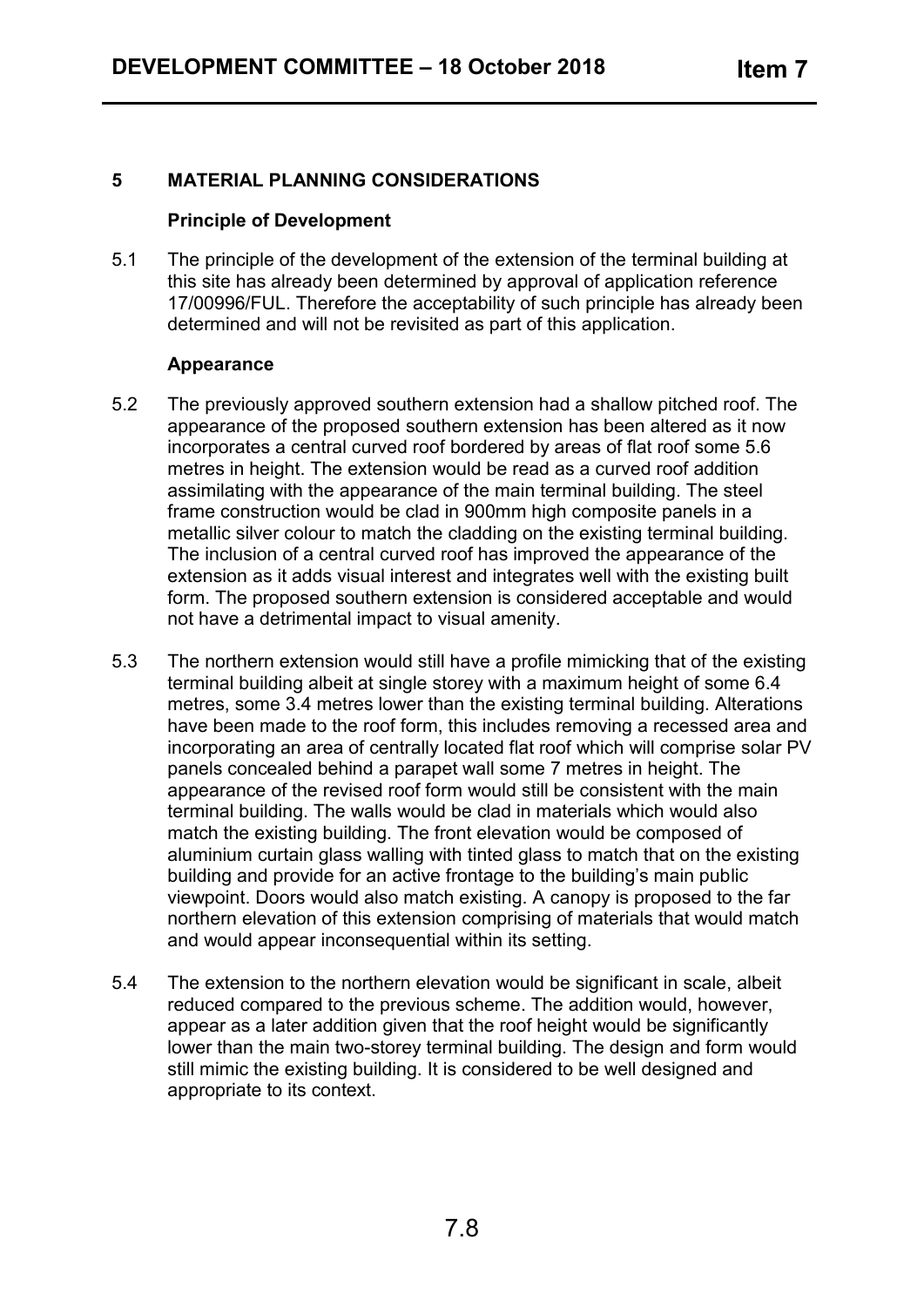### **Proposed Discharge and Variation of Conditions Imposed on Planning Application 17/00996/FUL**

- 5.5 As part of this section 73 application a new planning consent would be issued for the development approved originally under 17/00996/FUL allowing for the altered design proposed. The applicant has requested that details relating to various conditions, originally imposed on 17/00996/FUL are considered. If the details are agreed the conditions recommended for the new consent could be re-worded to require compliance with the agreed details or omitted completely, if appropriate. The details in respect of conditions are discussed below.
- 5.6 Condition 3 *Details of the canopy including elevation drawings, roof plan and materials for use in external finish to be submitted to and agreed in writing prior to the commencement of construction of the canopy structure to the northern elevation of the extension to the north elevation of the existing terminal building hereby approved*.
- 5.7 The canopy is proposed to the northern end of the northern extension adjacent to the domestic coach drop off point. Details have been provided as part of this application and are considered acceptable, condition 3 is now discharged. The applicant has suggested a revised condition to confirm the canopy would be carried out in accordance with approved plan. It is considered this condition is not necessary as it would be covered by condition 2 which lists the plans to be approved in relation to the amended design.
- 5.8 Condition 4 *The external facing materials to be used in the construction of the development hereby permitted shall be those materials as detailed on the submitted plans (see condition 2 above) and shall match corresponding areas of the existing building. Where alternative materials are to be used, no development shall commence before details of those alternative external facing (including windows and doors) and roofing materials to be used in the development, have been submitted to and approved in writing by the Local Planning Authority. Any materials that may be agreed in writing by the Local Planning Authority shall be those used in the development hereby permitted.*
- 5.9 The materials proposed on the external elevations of the proposed southern and northern extensions would be primarily consistent with the terminal building. An aluminium mesh would be used on the proposed southern extension for the baggage operational area screen. The materials proposed are considered acceptable. The applicant has suggested slightly amended wording of condition 4 to state:-
- 5.10 The external facing materials to be used in the construction of the development hereby permitted shall be those materials as detailed on the submitted plans (see condition 2 above). Where alternative materials are to be used, no development shall commence before details of those alternative external facing (including windows and doors) and roofing materials to be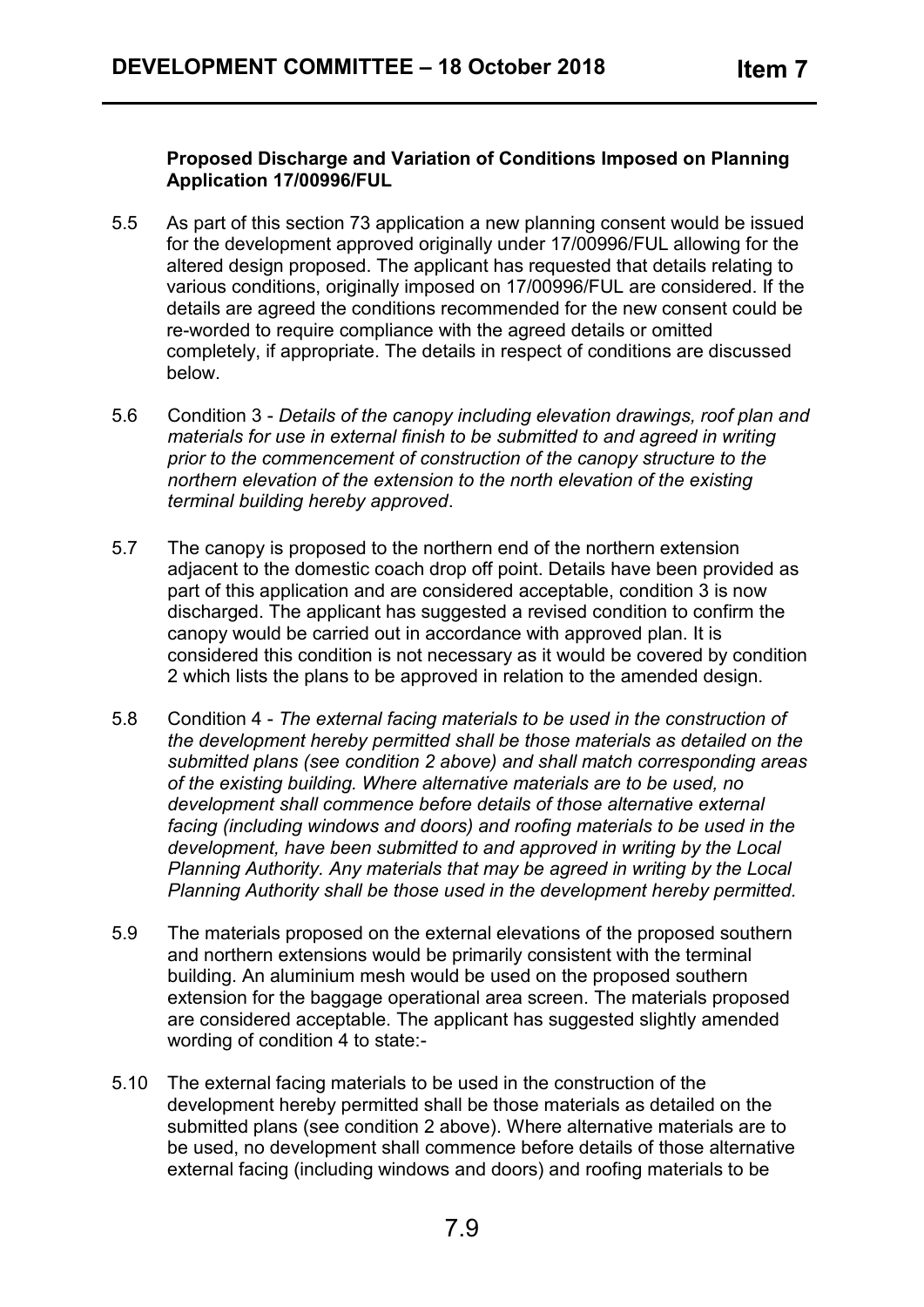used in the development, have been submitted to and approved in writing by the Local Planning Authority.

- 5.11 The revision to this condition is acceptable and would be imposed.
- 5.12 Condition 5 *No development or preliminary ground works of any kind shall take place until the applicant has secured the implementation of a programme of archaeological works in accordance with a written scheme of investigation which has been submitted by the applicant and approved by the Local Planning Authority.*
- 5.13 An Archaeological Evaluation and Written Scheme of Investigation (WSI) have been submitted as part of this application to discharge condition 5. ECC Place Services (Historic Environment) were consulted and no objections were raised. It is considered that the WSI and programme of archaeological evaluation is satisfactory. No further archaeological investigation will be required on the site and there are no further archaeological recommendations being made on this application. Condition 5 is therefore discharged and can be removed from the decision notice for the current proposal.
- *5.14* Condition 6 *Prior to commencement of the development hereby approved an updated BREEAM pre-assessment shall be submitted to and approved in writing by the Local Planning Authority to demonstrate that the development hereby approved can achieve a BREEAM rating of 'Excellent', unless for reasons of viability or other factors this cannot be achieved in which case details shall be provided and the highest possible BREEAM rating achieved. Once agreed, the development shall be constructed in accordance with the details as agreed. Within 3 months of completion of the development hereby approved, or otherwise agreed in writing by the Local Planning Authority, a BREEAM assessment of the development shall have been submitted to and agreed by the Local Planning Authority.*
- 5.15 An updated BREEAM pre-assessment has been submitted as part of this application. The findings of the report conclude that the development cannot achieve an 'Excellent' rating but can achieve a 'Very Good' rating. Suggested wording has been submitted to vary condition 6 to state:-
- 5.16 The development shall be constructed in accordance with the approved details. Within 3 months of completion of the development hereby approved, or otherwise agreed in writing by the Local Planning Authority, a BREEAM assessment of the development shall have been submitted to and agreed by the Local Planning Authority.
- 5.17 The alteration to condition 6 is considered acceptable, although has been slightly adjusted for clarity and it is recommended the altered condition be imposed.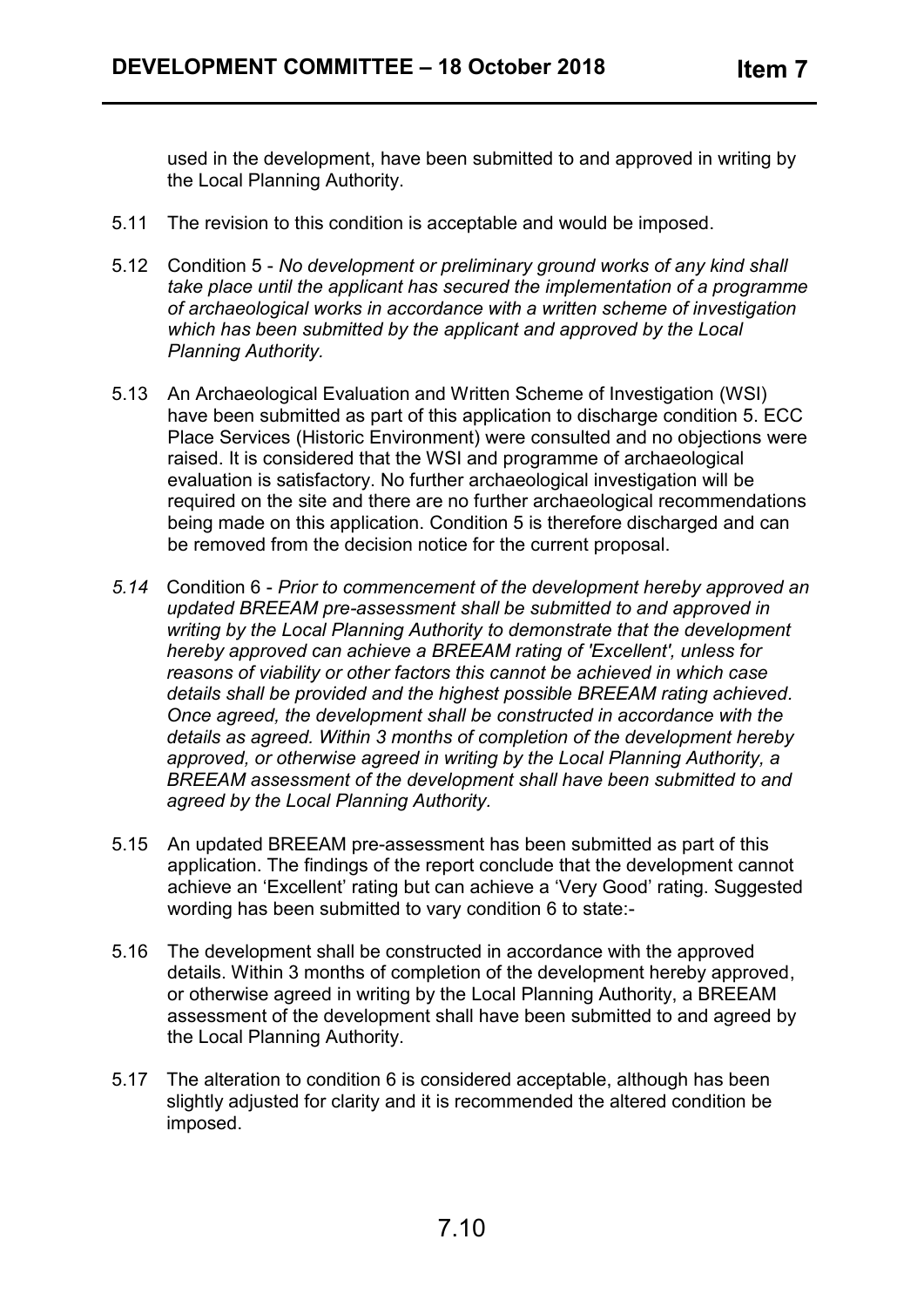- 5.18 Condition 8 *Details of any proposed recessed areas within the roof of the extension to the northern elevation hereby agreed shall be submitted to and agreed in writing by the Local Planning Authority prior to work commencing to construct such. The roof shall be constructed as agreed.*
- 5.19 This application proposes to revise the roof form of the northern extension forming a central area of flat roof rather than a recessed roof. The alterations to the scheme removes the need for condition 8 to remain attached to the planning permission and therefore it is recommended that this condition be removed.
- 5.20 Condition 14 A Dust Management Plan (DMP) shall be submitted to and agreed in writing by the Local Planning Authority prior to commencement of the development hereby approved. The DWP will be implemented as agreed and adhered to throughout the construction of the development hereby approved.
- 5.21 A construction Dust Management Plan has been submitted setting out the measures proposed to be taken to avoid dust generation during construction presenting a risk to local amenity.
- 5.22 Environmental Health has been consulted but no written comments have been received. If the Construction DMP is acceptable, it is proposed to vary condition 14 to state:-
- 5.23 The approved Dust Management Plan dated 1 August 2018 shall be implemented as agreed and adhered to throughout the construction of the development hereby approved.
- 5.24 It is considered that the contents of the submitted DMP are acceptable and therefore the revised rewording of the condition relating to this is recommended.

# **6 CONSULTATIONS AND REPRESENTATIONS**

6.1 None received.

# **7 EQUALITY AND DIVERSITY IMPLICATIONS**

7.1 An Equality Impact Assessment has been completed and found there to be no impacts (either positive or negative) on protected groups as defined under the Equality Act 2010.

# **8 CONCLUSION**

8.1 The proposal is considered not to cause undue demonstrable harm to any development plan interests, other materials considerations or to the character and appearance of the area such as to justify refusing the application.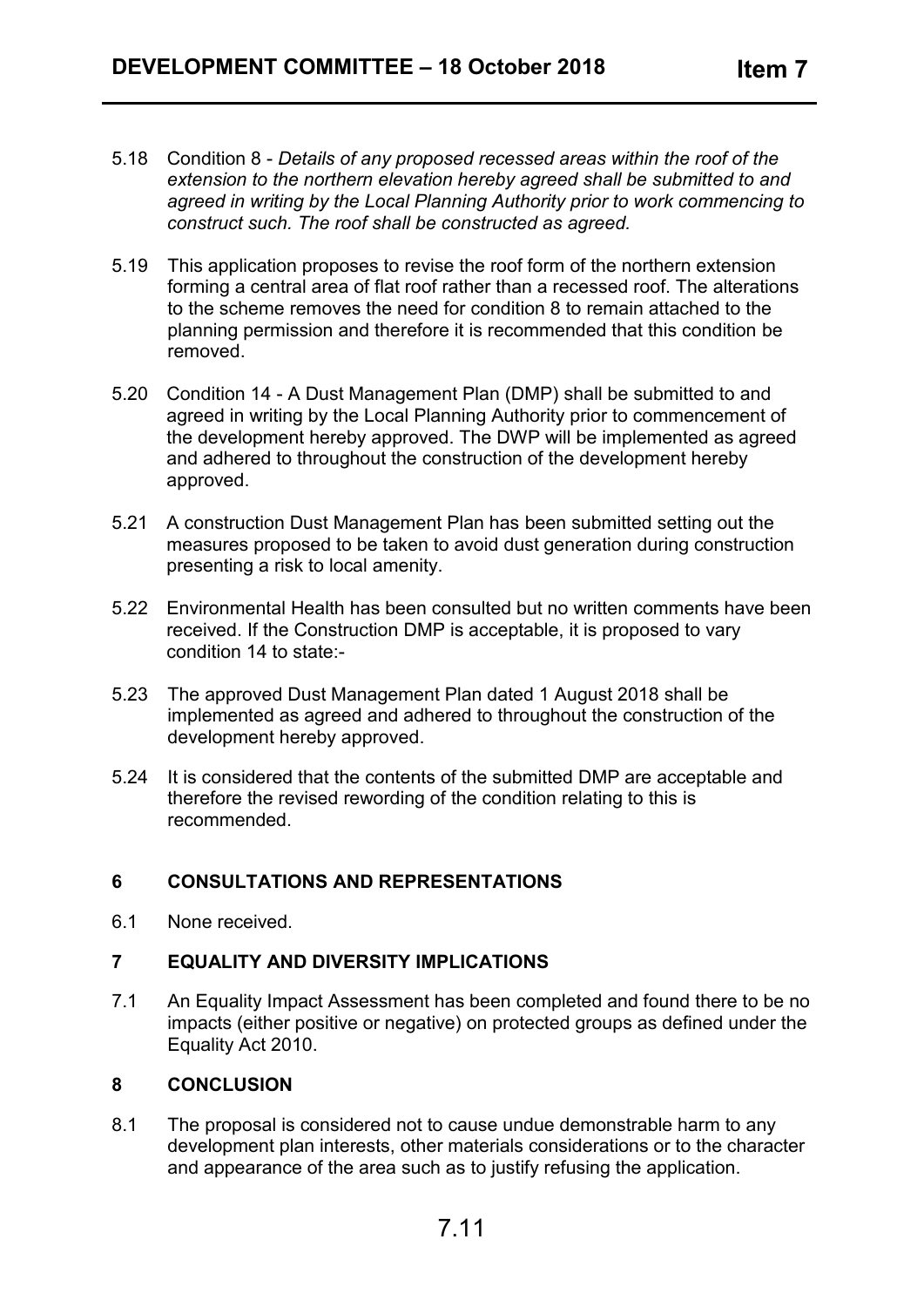8.2 The recommendation is of approval subject to the revised conditions with all other conditions remaining the same as originally imposed on the 17/00966/FUL consent.

Matthew Thomas

Assistant Director, Planning and Regeneration Services

# **Relevant Development Plan Policies and Proposals**

Policies CP1, ENV1, ENV8, ENV10, T1, T3, T5, ED1 and ED2 of the Rochford District Core Strategy (2011).

Policies E1, LS1, LS2, LS3, TF1, T3, T5, T7 and ENV7 London Southend Airport and Environs – Joint Area Action Plan (2014)

National Planning Policy Framework (NPPF)

Policies DM1, DM30 and DM31 of the Development Management Document (2014).

Allocations Plan (2014)

National Planning Practice Guidance

# **Background Papers**

None

For further information please contact Katie Ellis on:-

Phone: 01702 318188 Email: Katie.ellis@rochford.gov.uk

If you would like this report in large print, Braille or another language please contact 01702 318111.